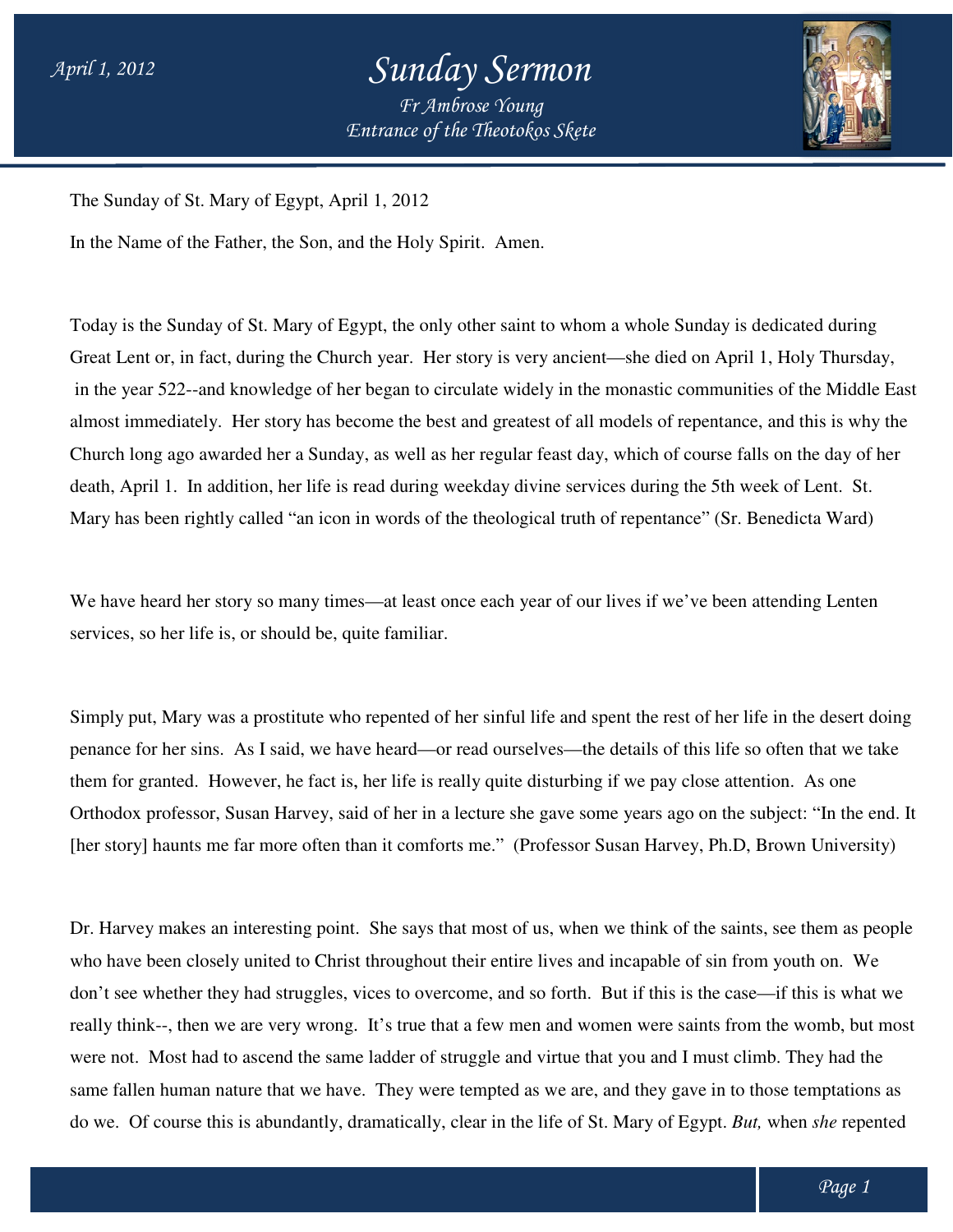## *Entrance of the Theotokos Skete Sunday Sermon Fr Ambrose Young*



of her sins she did so with all her heart, *unlike most of us*. You and I tend to express "regret" for our sins, even a passing and superficial sorrow. But this is not real repentance, which means a firm turning away from sin.

passing and superficial sorrow. But this is not real repentance, which means a firm turning away from sin.<br>St. Mary's understanding of repentance was not just a matter of making a few changes, a few "adjustments" here and there in her life, but of *a total and complete change* of her entire outlook on her life and herself. changed everything, beginning with her very thoughts, and she did this quite literally overnight, after many years in deep sin! The Church wants all of us, brothers and sisters, to imitate her and do the very same thing at this changed everything, beginning with her very thoughts, and she did this quite literally overnight, after many<br>in deep sin! The Church wants all of us, brothers and sisters, to imitate her and do the very same thing at th<br>po witness His terrible and terrifying Passion and Death and participate in His glorious resurrection. like most of us. You and I tend to express "regret" for our sins, even a<br>not real repentance, which means a firm turning away from sin.<br>s not just a matter of making a few changes, a few "adjustments" here<br>plete change of

*This*, you see, is the whole purpose and point of this Sunday dedicated to St. Mary of Egypt: to invite us to do as she did. We were already given a clue, a "hint" about this in the very first week of Lent when, during Compline in the evenings, we read and sang the Great Canon of St. Andrew of Crete, where, among many things, he says: "Beware, Oh my soul—the tax-collectors and prostitutes are seizing the Kingdom of Heaven before you!" To its all of us, brothers and sisters, to imitate her and do the very same thing at t<br>so that we might be truly prepared to walk with Jesus up to Jerusalem, there t<br>fying Passion and Death and participate in His glorious res



St. Andrew's stark statement we can add that tens of thousands, perhaps hundreds of thousands or millions of repentant tyrants, murderers, adulterers, thieves, and persecutors of the Church have already entered the Kingdom of Heaven…while you and I stand stupidly outside, deep in our sins, like the sands of the sea surrounding us… St. Andrew's stark statement we can add that<br>tens of thousands, perhaps hundreds of<br>thousands or millions of repentant tyrants,<br>murderers, adulterers, thieves, and persecutors<br>of the Church have already entered the<br>Kingdom

Therefore it is true to say that our Orthodox saints have come directly out of the ranks of

sinners just like us. And St. Mary of Egypt is a symbol and representation of all of fallen and immoral humanity.